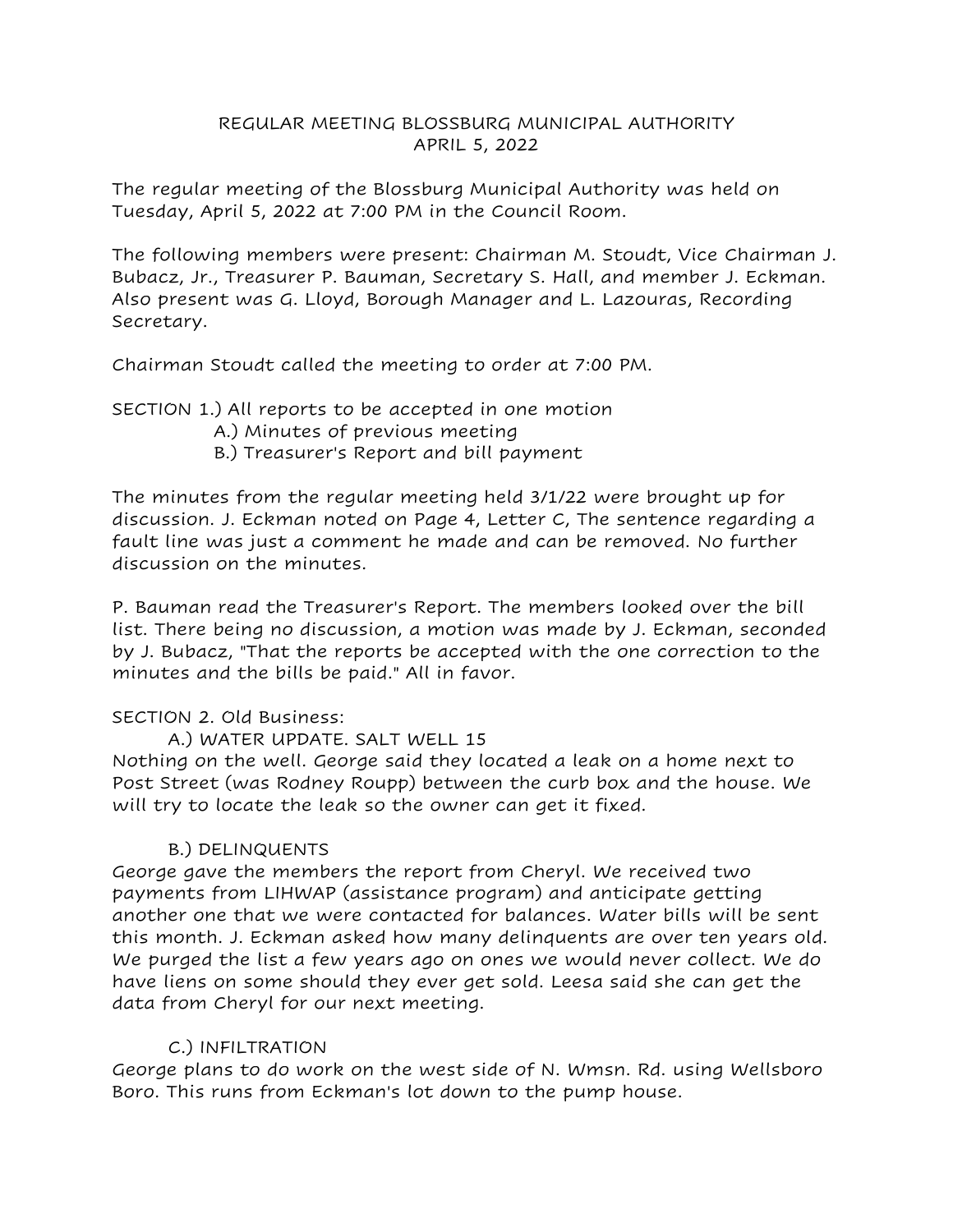D.) WATER FUTURE I-99/BUSINESS 15 CORRIDOR They are working through the paperwork and getting easements signed.

#### E.) TAYLOR RUN-SOUTHWESTERN

#### F.) CASSELBERRY

George texted Jim and George will check with S. Bray to see if he has heard from him.

#### G.) OLD HOSPITAL

George said they are going through the process to do the zoning change from R-2 to S-1. They want to start as soon as possible and be opened in a year. It will be all volunteer and not court mandated people. J. Eckman attended the Council meeting to hear their presentation and they sounded sincere, and it reminded him of the Chit Chat program in Westfield. M. Stoudt said the preliminary plans are being done. S. Hall asked what will be done with the old boiler room and stack, as that does not look in decent shape and probably should be taken down. Mike said they have not said anything about a demo yet.

### H.) TAYLOR RUN TANK

The man was here, and the sand bank has to be dug down within 12" of where the footers will go. Dutchland will be here tomorrow. The front of the tank will be 7 ft. deeper to take care of any pressure from the back wall. It was asked if the road is ok, and it is. The ground they have dug up so far is all sand and gravel. There was one spot that had to be dug so water would not run through it. They will pour the footers and come back in a few weeks after letting the cement set up to make sure they can set the tank. Compaction tests will have to be done. We are putting in the pipes going in and out, and fittings have to be installed for connection. The dirt that has been taken out for the work will be put back in within 7-10 feet. S. Bray has been here and is happy with the work we are doing and will continue to come as it progresses. J. Eckman said one winter the Bellman tank froze up 2-3 feet, and we talked about insulation around the outside bottom between the dirt and tank. The back half of the tank will be underground which should provide protection.

I.) NEW STP-LETTER OF INTENT TO MEET CONDITIONS. CONFLICT OF INTEREST POLICY FOR RUS

The members were sent a copy of these items that have to be done so we can go to bid. J. Bubacz had a question on #6 regarding the PNDI and #7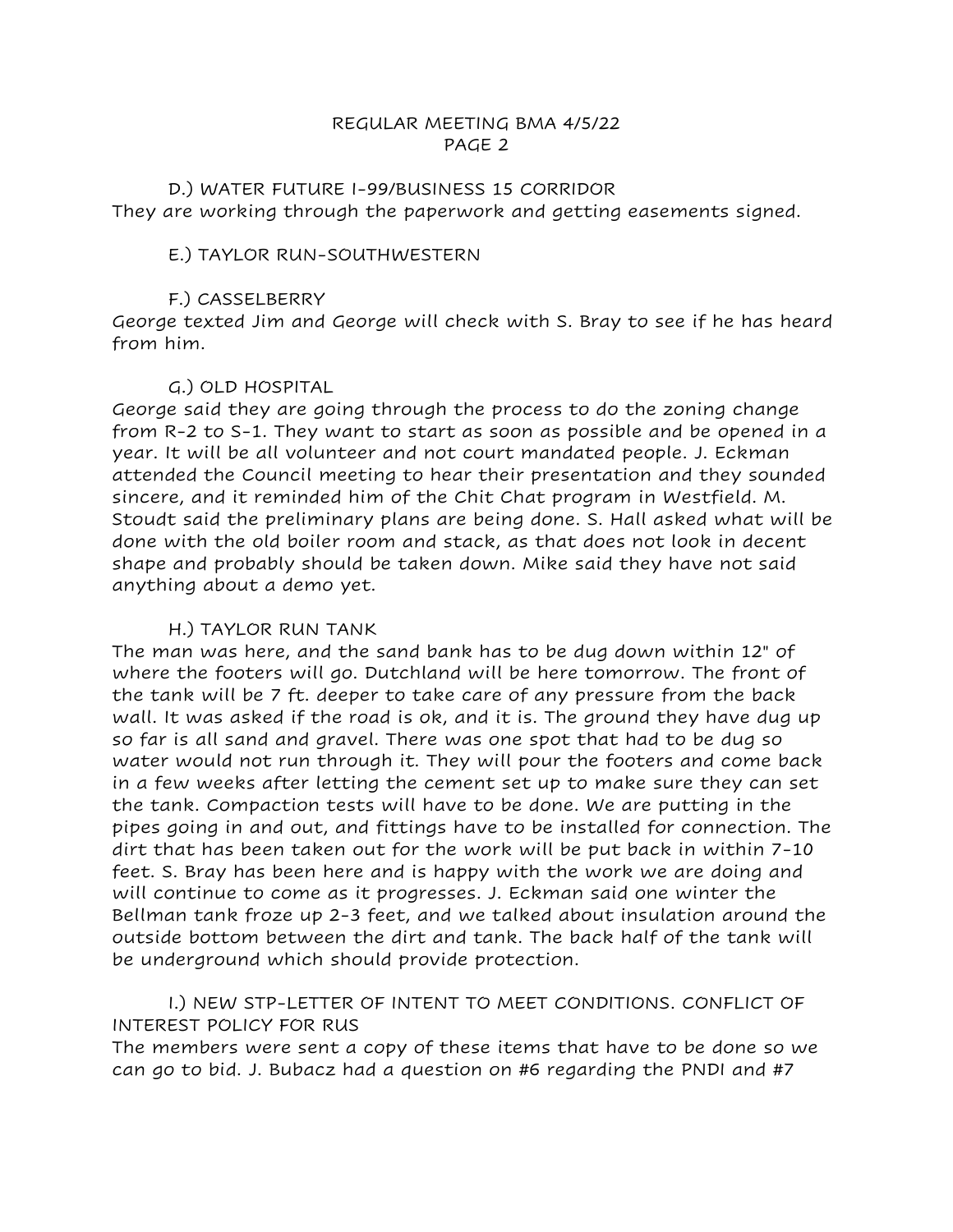regarding migratory birds. M. Stoudt said there have been cases where projects had to be stopped if historic properties were discovered, or eagle nests. A motion was made by J. Bubacz, seconded by S. Hall, "That we sign the Letter of Intent." All in favor. A motion was made by J. Eckman, seconded by P. Bauman, "That we sign the Conflict of Interest Policy." All in favor.

J. Eckman said with little towns there is a limited number of professionals available to avoid conflict. J. Eckman asked where we got the stones for around the office as they look nice and are really clean. George got them from Dane Costy.

George said R. Weed has been keeping up with the project. M. Stoudt had Ted Kelchner, a retired engineer originally from Covington, review the plans to see if there was anything that could save us money by using our crew instead of a contractor. We think the project could be \$3-4 million more than when originally first started. We will find out the dollar numbers once we get the bids in and where we stand. Yves from HRG had a meeting today with RUS and will notify us of the results.

### J.) BRAY WTP EVALUATION

S. Bray had gotten a call from Mike that did the Pall test that he would be sending out the report. It has not been received yet and we will call again.

K.) BR DAM

L.) PAINT BR TANK

M.) CYBERSECURITY-J. Bubacz had nothing to report.

# SECTION 3. New Business:

A.) HRG REQUEST #8 \$819.50 #9-Not yet George reported #8 was sent and we are waiting for the release of funding. George has received #9 in the amount of \$1,646.00 which covers professional services from 1/31/22-2/27/22. S. Bray has reviewed this. A motion was made by S. Hall, seconded by J. Bubacz, "That this bill be approved for payment." All in favor. J. Bubacz and S. Hall signed the paper that will be returned via email.

B.) REPSOL ROYALTY #51 was received and passed out.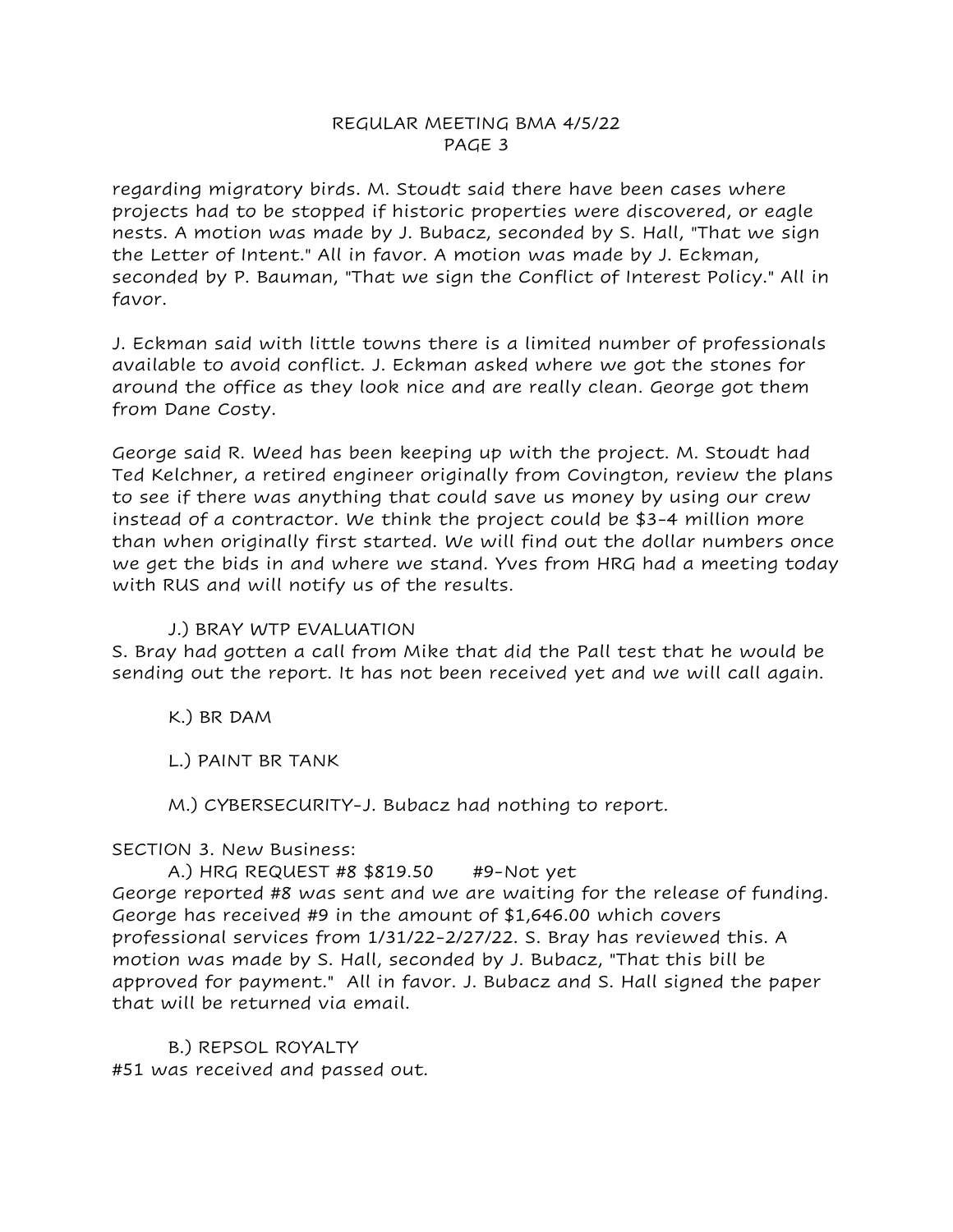C.) C&N CD INTEREST STATEMENTS-2/22 and 3/22 statements passed out.

C&N EZ CD INTEREST STATEMENTS-3/22 passed out. The 3 EZ CD's mature 4/16/22. (#39,47,55). P. Bauman reported a regular CD has to be invested for 5 years to earn 1% interest. A brokerage 18-month CD earns 1.9% and a 2 year can earn 2.35%. We could roll the three over, combine them into one, and/or add funds from the Royalty MMI to open a higher interest earning account. We will have a balance to pay on the Taylor Run tank which can be paid out of the FCCB Royalty MMI. We could also open a new brokerage CD with funds from the Royalty MMI. M. Stoudt asked George if there are any maintenance projects for this year, and he said only painting the old tank. A motion was made by J. Eckman, seconded by S. Hall, "That Treasurer P. Bauman is authorized to close the 3 EZ Access Flex CD's, and combine them into one 2-year brokerage CD." All in favor.

A discussion was held on using funding from our Royalties account with FCCB to open a new 2-year brokerage CD. After we transfer funds between our accounts, a check will be written to C&N for this transaction. A motion was made by J. Bubacz. Jr, seconded by S. Hall, "That Treasurer P. Bauman is authorized to open a new 2-year brokerage CD using funds from the Blossburg Water Co. Royalties account." All in favor. The interest from these two new brokerage CD's can be deposited into our account at FCCB. This account is the BWC MMI #5618, which is where interest is deposited from our other brokerage CD's. Leesa provided the members with a list of all sewer and water investments.

# D.) LETTER D. BOGACZYK

George reported Dave sold his Main St. building to the Erway's that own the Hardware next door. A check was received from the attorney to cover the current water, sewer, and garbage bills. There is an account balance for the past due water bill. Per the request of the seller, this sum is being held in escrow pending either a resolution or confirmation of the balance due. If no resolution is reached within sixty (60) days, the attorney will pay the amount to the Boro as there cannot be a lien against the premises. We have heard nothing from Dave regarding the outstanding bill for S. Wmsn.Rd.

### E.) TIMBER TAYLOR RUN

We are looking at a fall harvest, but spraying has to be done first. The new tank is our priority. It was asked, but the Chairman has not spoken to